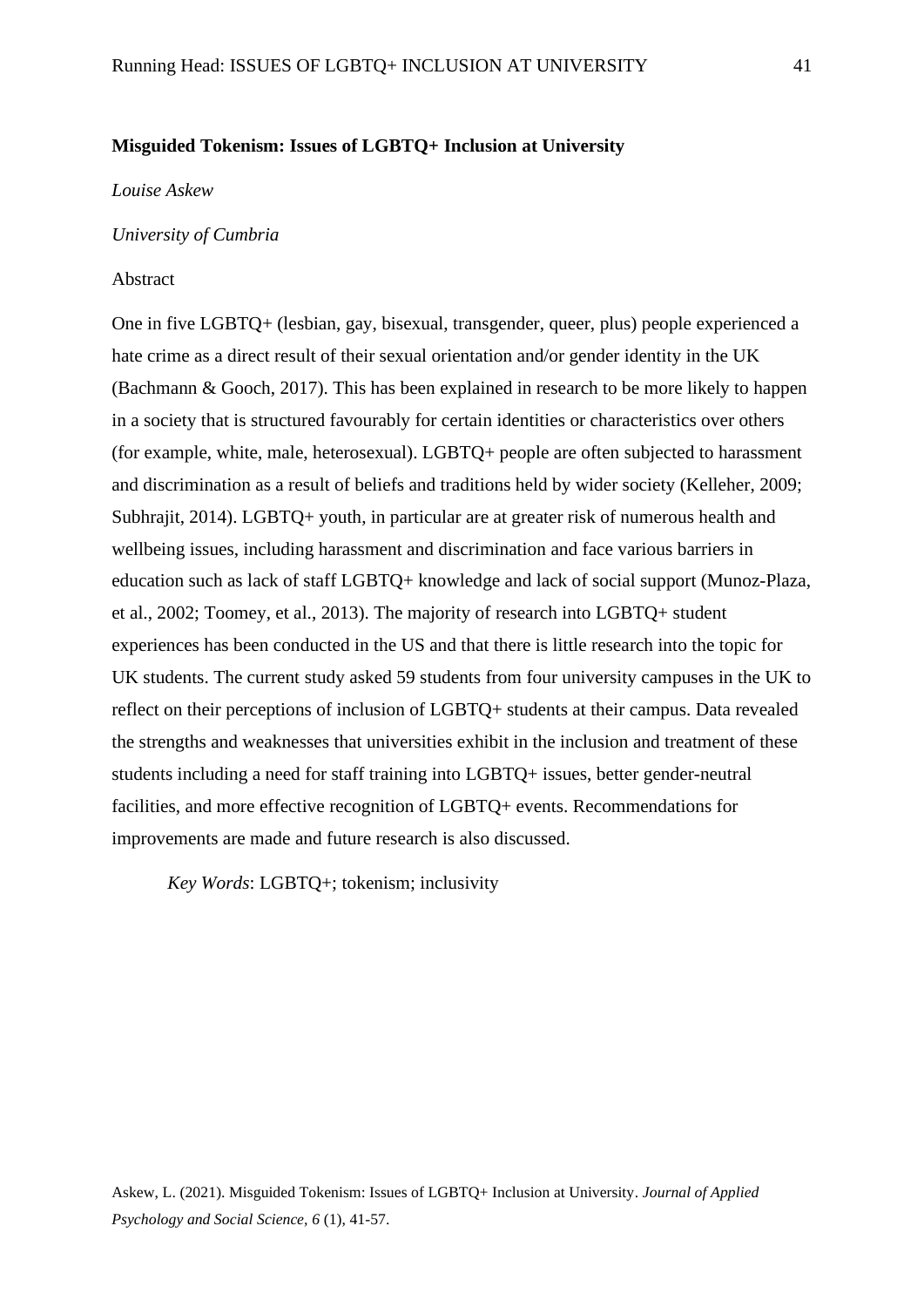In 2017, one in five LGBTQ+ (lesbian, gay, bisexual, transgender, queer, plus) people who identify as male or female experienced a hate crime as a direct result of their sexual orientation and/or gender identity in the UK. The number rises for people who identify as non-binary to two in five (Bachmann & Gooch, 2017). The Crown Prosecution Service (2020) refer to a hate crime as *"a range of criminal behaviour where the perpetrator is motivated by hostility or demonstrates hostility towards the victim's disability, race, religion, sexual orientation or transgender identity"* (p.1). Where society is structured in a particular way to privilege certain groups over others, those belonging to the "outgroups" may not only be more susceptible to hate crimes but also experience a sense of social exclusion (Bernstein et al., 2010).

The World Health Organisation (WHO) describes social exclusion as a dynamic process guided by unequal power relationships across four main areas – economic, political, social, and cultural – and that it results in inclusion/exclusion characterised by unequal access to resources, capabilities, and rights, which leads to inequality and negatively impacts an individual's health and wellbeing (Mathieson et al., 2008). There are two types of exclusion recognised by WHO: Active Exclusion – in which exclusion is direct and intentional and usually the result of discriminatory actions based on gender, sexuality, race, age, ability, or class; and Passive Exclusion – which arises indirectly, usually as a knock-on effect of decisions made in institutions, or as an oversight of diversity (Mathieson et al., 2008).

Being excluded from - or not actively included in - a community can have detrimental impacts on a person's identity and sense of self (Bastian & Haslam, 2010). In a study of 72 undergraduate students by Bastian and Haslam (2010), it was found that people feel less human when they are excluded from a community and believe that those who are excluding them also view them as less human. These findings replicated findings from Sommer and Baumeister (2002), who also found that being ostracised was often followed by feelings of negative self-views. Being excluded, or not actively included, was also shown to lead to viewing oneself as cold, rigid, object-like, and emotionless which was in line with Kelman (1973) who suggested that denial of membership to a community of interconnected individuals is a pivotal property of dehumanisation. Furthermore, findings by Twenge et al. (2003) showed that people who were rejected by a group were less likely to display self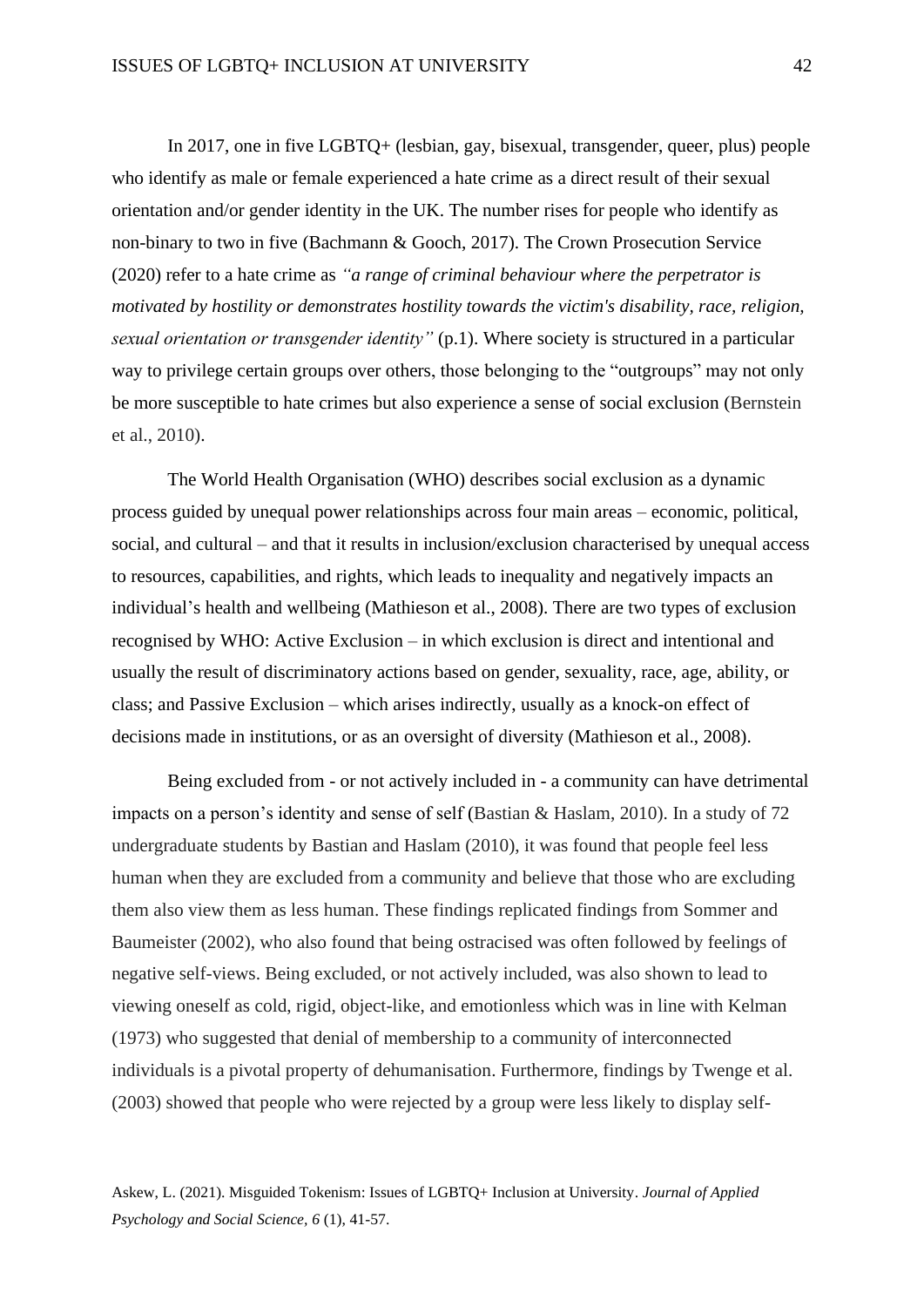awareness than those who were accepted and also were more likely to agree that 'life is meaningless' than those who were accepted. This study consisted of 54 participants, who were all undergraduate psychology students. Although the study had a relatively small sample size, it was thoroughly conducted and consisted of a total of six experiments, all building on the previous in order to gain the most information in the most effective way. Stringent measures were also taken to ensure that every participant received the same conditions within the study, such as the facilitator using a script for instructions and reading this in the same tone, from the same place in the room for each participant (Twenge et al., 2003). This study also argued that people exhibit these outlooks as a means of avoiding the experience of viewing themselves as dehumanised. In concurrence, being ignored or treated with indifference are both fundamental in the dehumanisation and social exclusion of others (Bestian & Halsam, 2010; Twenge et al., 2003).

LGBTQ+ people are often subject to prejudice rooted in traditions and beliefs about sexuality and gender, held by wider society, and are frequently victims of social and cultural injustice (Kelleher, 2009; Subhrajit, 2014). Arguably, the lack of social recognition hinders LGBTQ+ people from living a life in which their basic rights as humans are met (Subhrajit, 2014). They are very likely to experience harassment, discrimination and physical or mental abuse as a direct result of their sexual orientation or gender identity than those who identify as heterosexual or cisgender (Ellis, 2009; Kelleher, 2009; Subhrajit, 2014). This is often rooted in homophobia (a strong hatred or fear of homosexuality), or institutionalized heterosexism/cissexism (when heterosexuality/cisgenderism is assumed; Stonewall, 2020; Subhrajit, 2014).

Changes in UK law over the past decade has seen a movement towards the end of LGBTQ+ discrimination. Amongst the changes, more places of education, employers and public services are fighting to abolish discrimination and advocate for inclusion and equality for people who identify as LGBTQ+. However, for many individuals, changes in law have not been reflected into true equality, specifically for transgender and gender-nonconforming (GNC) individuals. In a study for Stonewall (Bachmann & Gooch, 2017) which surveyed 5,375 LGBTQ+ people across England, Scotland and Wales, it was reported that young people aged 18-24 were more likely to experience harassment with 56% of transgender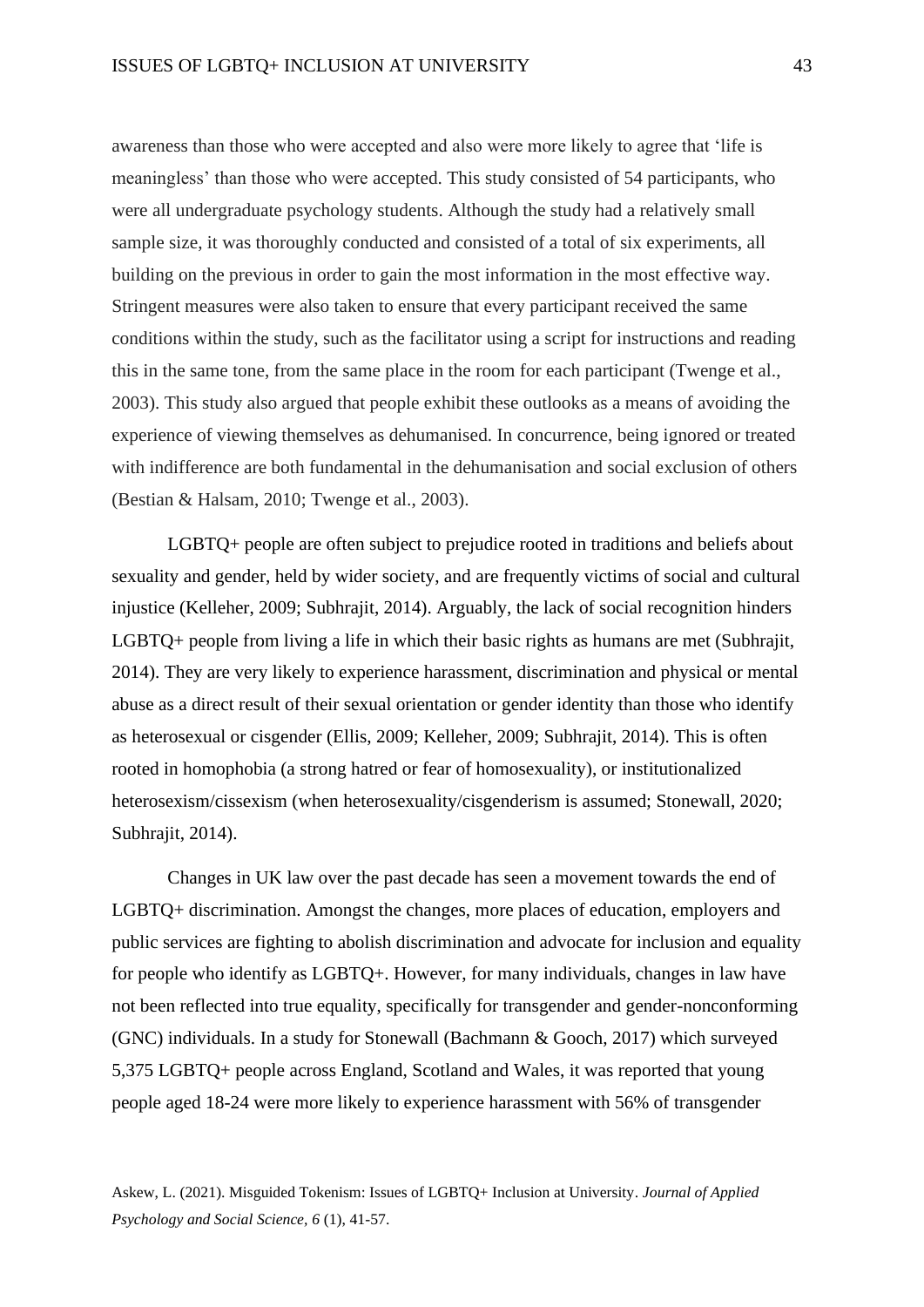youths and 33% of LGB+ youths who are not transgender experiencing a hate crime or discrimination due to their gender identity or sexual orientation in 2017. The study considered hate crimes whether they were reported or not and looked at discrimination experienced in daily life in five main areas: business and services; renting or buying a home; public services; religion; and sport. The study did not, however, look at discrimination at school/places of education (Bachmann & Gooch, 2017). It is important that we understand the level of harassment and discrimination of LGBTQ+ people in these places especially since the study also found that young LGBTQ+ people aged 18-24 are more likely to experience harassment (Bachmann & Gooch, 2017). Looking at places like universities would be beneficial as people of this age make up a large majority of the student body at universities (UCAS, 2017). It is also particularly important that we explore LGBTQ+ experiences of discrimination at university as this is typically the first time that young people have been living away from their home and, specifically for young LGBTQ+ people, it is likely to be the first time that they have chance to explore their sexual or gender identity without the influence of family or secondary school which can be difficult environments in which to 'come out' (Ellis, 2009).

Literature shows that LGBTQ+ youth are at greater risk of numerous health and wellbeing issues such as experiencing harassment, waning school performance, homelessness, substance misuse, and suicide ideation or attempts (Munoz-Plaza et al., 2002; Kelleher, 2009). In addition, young LGBTQ+ people, and GNC people in particular, face various barriers in school such as fear of unfair treatment, lack of staff LGBTQ+ knowledge, and lack of social support or groups for LGBTQ+ students such as gay-straight alliance groups (GSAs; Munoz-Plaza et al., 2002; Toomey et al., 2013).

The majority of research into LGBTQ+ student's experiences has been conducted in the US and that there is little research into the topic for UK students. One study that breaks this trend however, looked at experiences of 291 LGBTQ+ students aged between 18 and 52  $(M = 22)$  from 42 universities across the UK (Ellis, 2009). The sample was mainly made up of white participants (90.7%) but covered a wide range of subjects and disciplines. Data in this study was gathered through a questionnaire, as was chosen due to this being seen as an effective method in similar, published papers. The questionnaire consisted of 25 questions,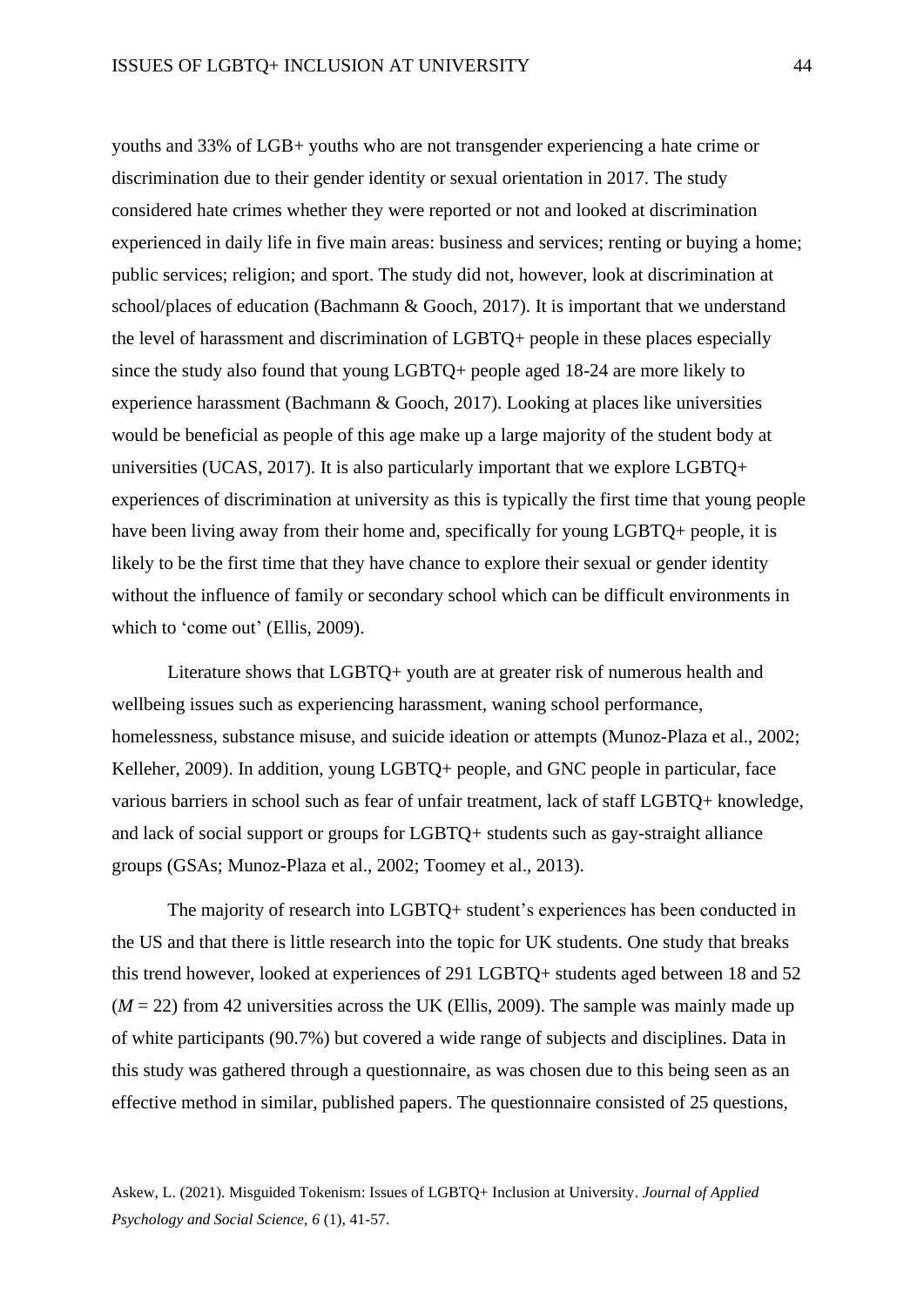made up of 5-point Likert scales, forced-choice (yes/no), and open-response boxes. They found that homophobia on UK university campuses is a significant issue and that universities are not being perceived nor experienced as 'safe spaces' in which to be open about sexual orientation or gender identity by LGBTQ+ students. Participants in the study reported events of verbal and physical homophobia from both staff and students in many capacities, such as in halls of residence, on campus, online and in lectures (Ellis, 2009). The study also reported that half of LGBTQ+ students had concealed their sexuality or gender identity to avoid harassment or discrimination. Similarly, two in five participants reported concealing their sexuality or gender identity from university staff in fear of it having negative consequences despite the study also finding that the majority of participants felt that the climate of classes to be accepting of LGBTQ+ people (Ellis, 2009). Regarding these aforementioned barriers faced by LGBTQ+ students, the experiences of these barriers may be internalised and so influence expectations of social responses throughout early adulthood and beyond (Cornish, 2012). The negative impacts of homophobic or heterosexist discrimination can continue into early adulthood and can affect the quality of life of young adults, as discrimination – not the nature of being LGBTQ+ – has been directly linked to long-term psychological impacts (Kelleher, 2009; Toomey et al., 2013). It is therefore critical that Universities promote inclusive practices in order to offer a safe learning environment for all students but also to role model best practice.

Ellis' study (2009) looked at a wide range of UK universities, spread evenly across England, Scotland, and Wales, however, the study was conducted over a decade ago. It also only considered the perceptions of LGBTQ+ students and not of all students. While this is the demographic that was being studied, it did mean that those who were not 'out' about their sexuality or gender identity may not be as open to responding to the call for participants. It also means that there was no data gathered on outside perceptions of how LGBTQ+ students experience equality while at university, which could have given a unique view from onlookers (Ellis, 2009). Since the report was published, there have been major improvements in the way that we work inclusively in the UK, including the legalisation of same-sex marriage in 2014, therefore it is plausible that the experiences of LGBTQ+ students in the UK have changed. The current research aims to explore the contemporary experiences and perceptions of equality and inclusion for LGBTQ+ students in the UK.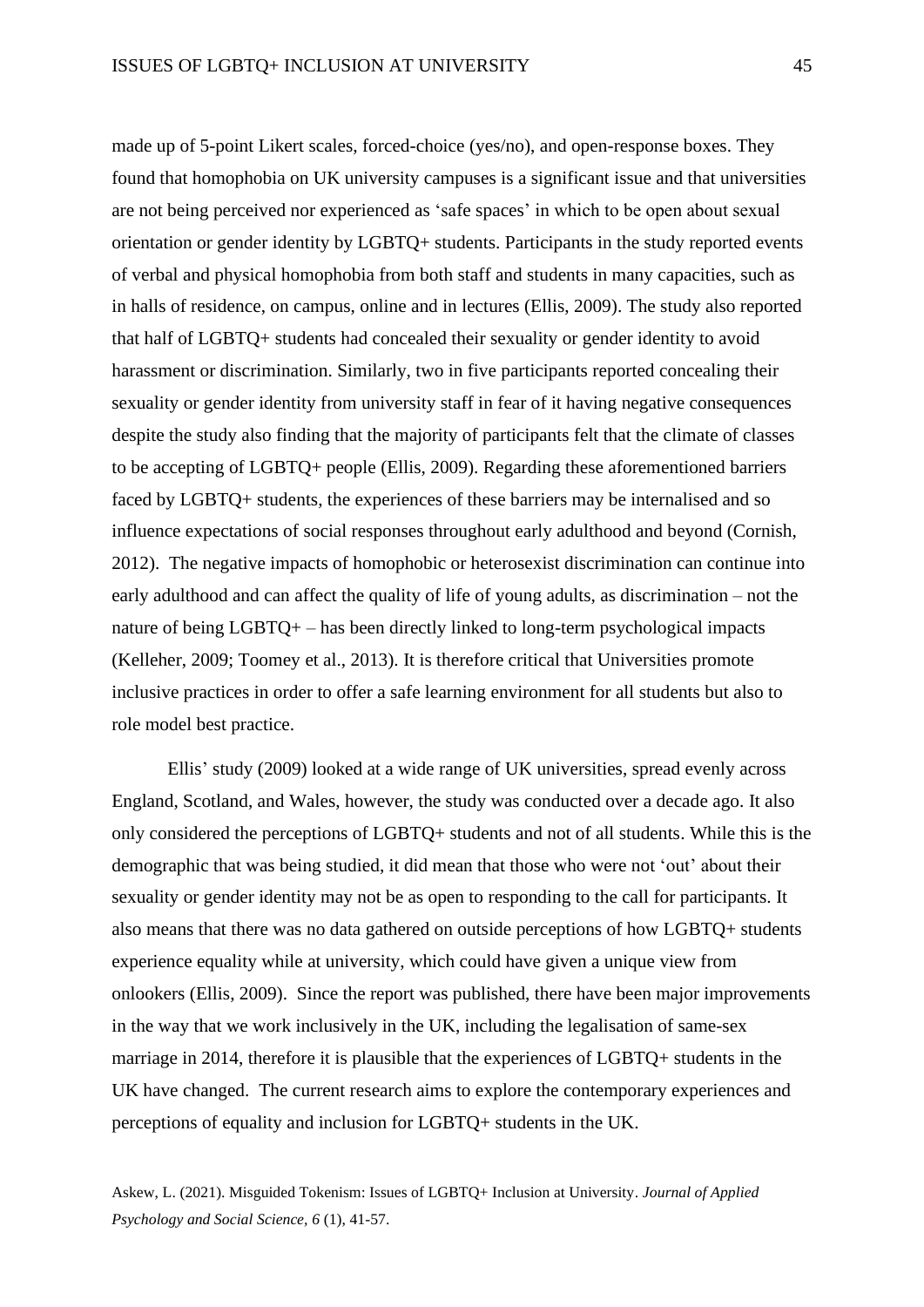## **Situating the Research**

The ontological stance of this research is working on the premise that how environments in institutions, that have been designed and operated for decades on the assumption that gender is binary, may currently present a problem to how individuals who identify as LGBTQ+ experience them. The ontological challenge of the  $21<sup>st</sup>$  century institution is to design systems and facilities that recognise we have moved beyond the binary concept of gender and hetero-norms. In this research, it is intended to take a pragmatic approach to the problem of inclusion on university campuses which remains consistent with a socially constructed definition of gender that enables equality to be the privileged position. The role of participatory research necessitates the use of methods that enable participants to tell their story. A pragmatic approach would enable the participant voice to be part of the process of identifying areas for change and proposing ideas for enhancement. As a selfidentifying member of the LGBTQ+ community, the researcher's values have led the current research in a direction to further understand the lived experiences of individuals within the LGBTQ+ community within Higher Education in order to highlight both the positive aspects and areas that could use improvement. As someone who identifies as LGBTQ+, the researcher understands that their values and opinions may have influence over the study and its execution. Because of this understanding, extra care was taken when designing the questions in order to maintain a neutral tone throughout as to not influence participant answers with the researcher's tacit bias.

## **Method**

## **Design**

A mixed-methods, online questionnaire was conducted with the aim of gaining an understanding of how students perceive the inclusion and equality of LGBTQ+ students at university.

## **Participants**

Students across four campuses from universities in England were given opportunity to take part on a voluntary basis. In total 59 students completed the questionnaire. The age range was 18 - 60 and the sample comprised males ( $n = 9$ ), females ( $n = 46$ ), non-binary ( $n = 3$ ) and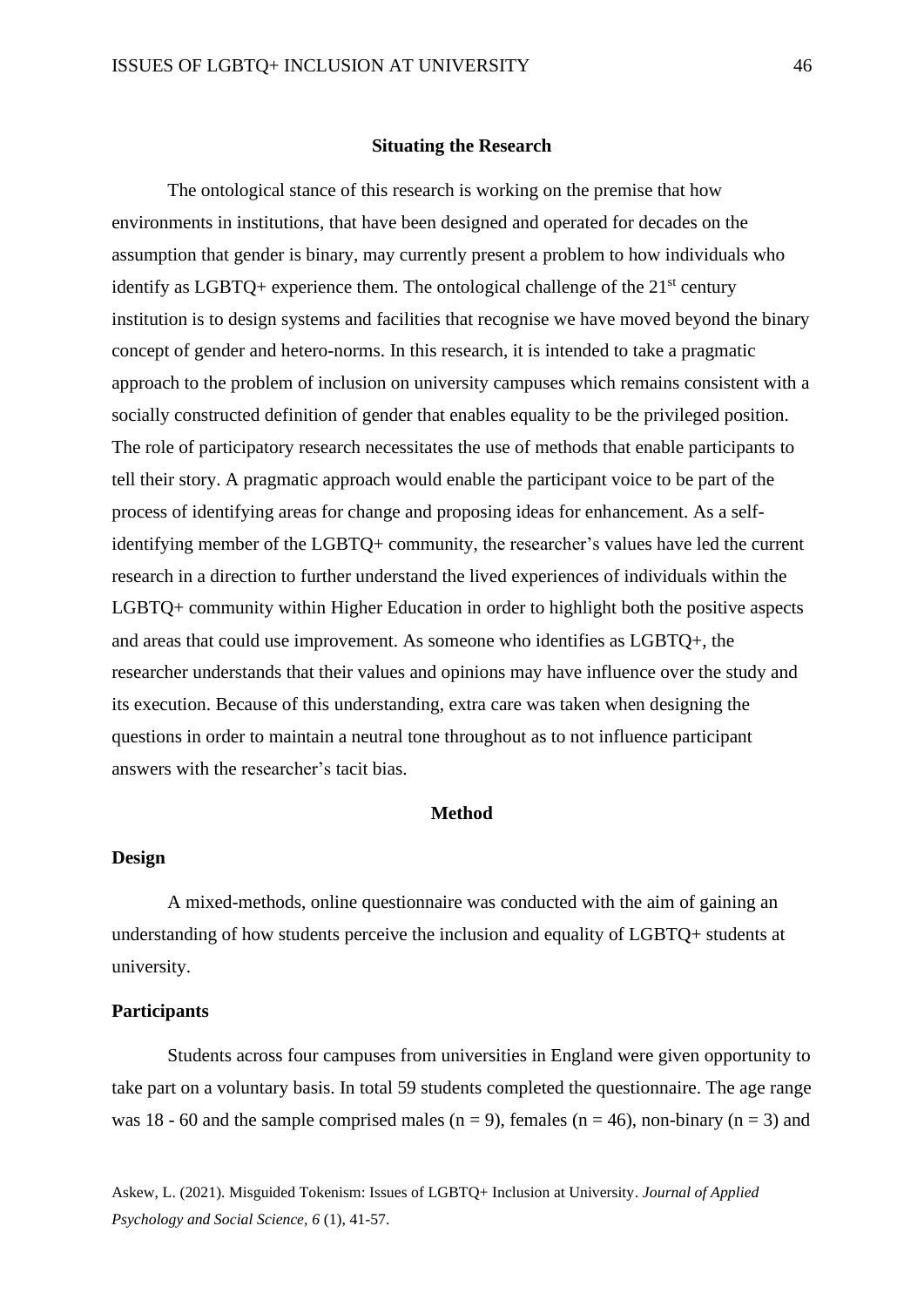trans men ( $n = 1$ ). Of those who participated, 22 people identified as a sexuality other than heterosexual and two people identified as transgender.

## **Materials**

Each participant was shown a welcome page, an information sheet detailing what the study involved, and a consent from in which they had the opportunity to consent to taking part in the study. Participants were then taken to the questionnaire to complete. Participants were also directed to a debrief form which gave information on how to withdraw if desired and signposting for support if needed. All materials were written sensitively to assure anonymity could be assured.

## **Procedure**

The questionnaire was distributed through the University of Cumbria intranet and via email. Each participant was first shown the welcome page and information sheet to read and if they wanted to participate, they were asked to complete the consent form. Participants were then directed to the questionnaire. Upon completion, participants were asked to give final consent, shown how to delete their internet history should they wish, and shown a debrief sheet. Participants were then shown a thank you page. All data was transferred to a database to be analysed.

## **Ethics**

The study was completed in line with University of Cumbria ethical guidelines and the British Psychological Society's guidelines for ethical practice. All data was anonymous, and each participant was asked to give a memorable keyword so that, if they wished to withdraw from the study, their responses could be sourced and removed.

### **Results and Discussion**

Quantitative data was collected with intentions of taking findings to a deliberative inquiry. Due to the Covid 19 pandemic, the deliberative inquiry could not take place. The findings from this section of the study will be utilised in a second study in the future, in which a deliberative inquiry can be safely conducted.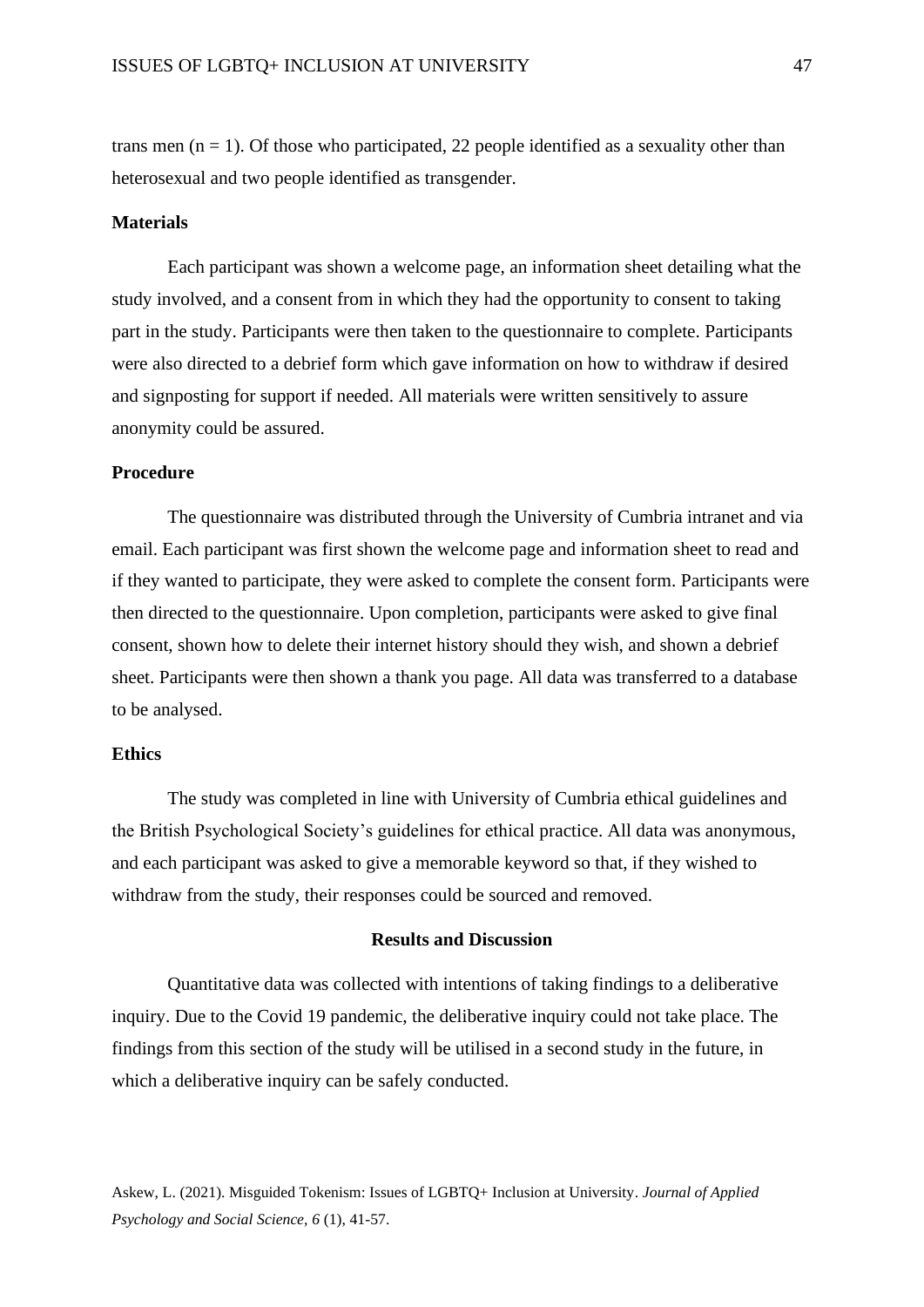The main themes chosen from the qualitative data were 'Facilities', 'Staff',

'Awareness', and 'Participatory Decision Making'. These themes and the corresponding sub themes are outlined in Table 1 below.

# **Table 1**

*Main Themes and Corresponding Sub Themes*

| <b>Main Themes</b>                   | <b>Sub Themes</b>             |
|--------------------------------------|-------------------------------|
| Facilities                           | <b>Toilets/Changing Rooms</b> |
|                                      | LGBTQ+ Societies/Groups       |
| Staff                                | Lecturers                     |
|                                      | Counsellors                   |
| Awareness                            | Events                        |
|                                      | <b>Support Services</b>       |
| <b>Participatory Decision Making</b> | The LGBTQ+ Community          |

The qualitative data was analysed using thematic analysis (Clarke & Braun, 2015). The researcher familiarised themselves with the data by reading through and then re- reading while looking to create initial themes from patterns in the responses. This was repeated per instructions set out by Braun and Clarke (2006) until four main themes were created with related subthemes. For the purpose of fitting into a word limit, only two themes are discussed.

# **Facilities**

The first theme, Facilities, encompasses two sub themes: Toilets/Changing Rooms; and LGBTQ+ Groups.

**Toilets/Changing Rooms.** The overall discussion surrounding the topic of toilets and changing rooms was that participants felt there needed to be more done to make them inclusive of all genders. One participant noted that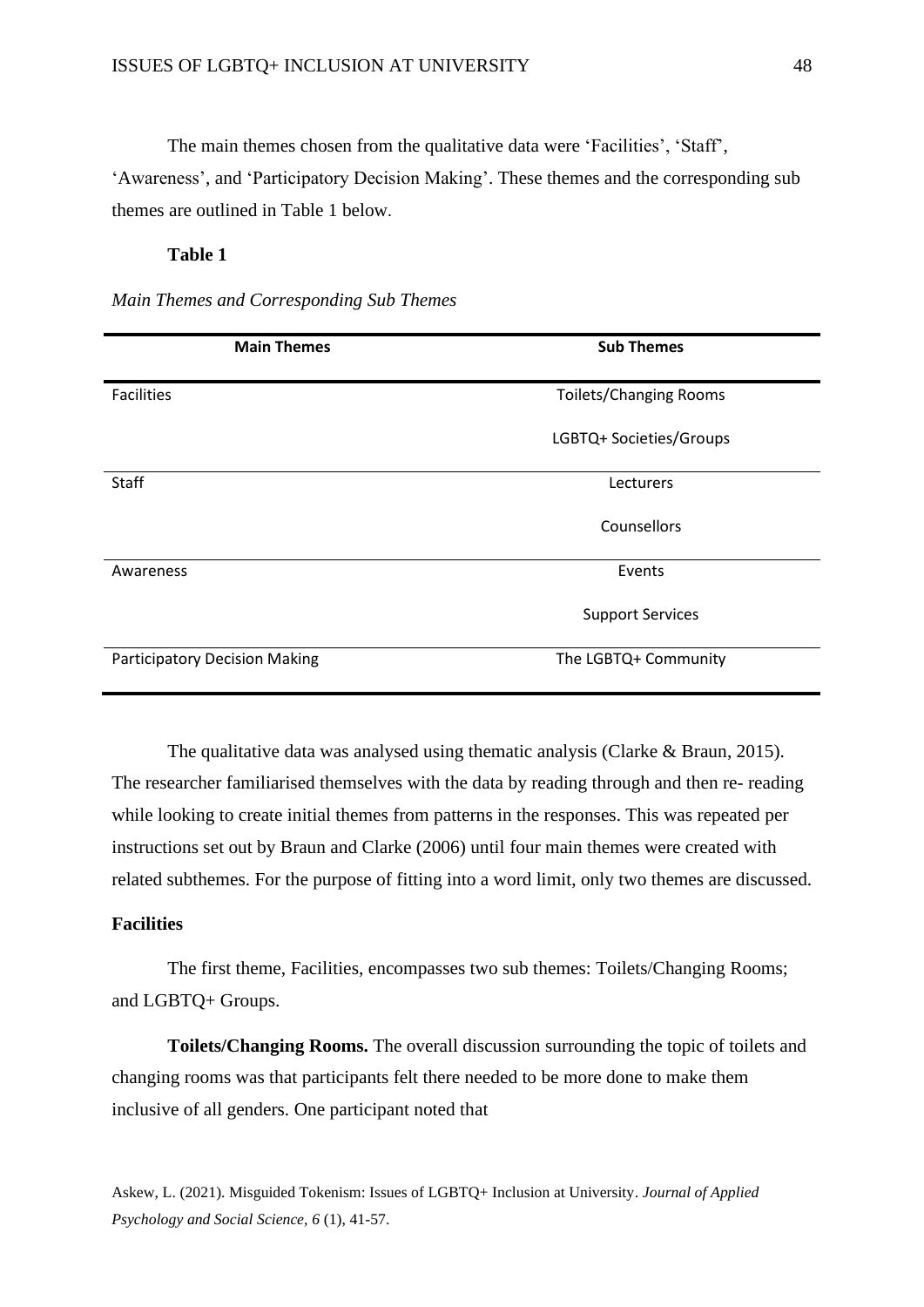"It was a massive step gaining the gender-neutral toilets at the campus, however, it would have been much more of a statement of care, worth and equality if they had been their own separate toilet cubicle or unit rather than just sticking the label on the disabled toilets.".

Evidently, this campus has made some steps towards the inclusion of GNC students by adding a 'gender-neutral' sign to the accessible toilets. However, this gesture may have been better received by LGBTQ+ students had the gender-neutral toilets been their own unit, separate from accessible facilities, as suggested by participant's comments. Regardless of the fact that accessible toilets are already gender-neutral, irrespective of whether there is a sign on the door that says so or not (because an accessible toilet is about access, not gender), it is obvious that people who use accessible toilets do so out of necessity and to add to the footfall of able-bodied people using these units will inevitably have detrimental effects on the people who need to use them (Kerr, 2017). By combining the accessible toilets and gender-neutral toilets into one space, it can be perceived as erasing the needs of differently-abled people in favour for another marginalised group, while not necessarily benefitting either party (Kerr, 2017). Equally, it is important to have gender-neutral toilets, or toilets that recognise ones needs/gender, as not having these can leave someone feeling unrecognised and unwelcome which in turn can lead to unhealthy habits such as restricting food and drink intake, or 'holding on' for extended periods, which will have some serious detrimental effects on one's health and well-being (Slater & Jones, 2018). So, while this decision from the university to might have been done with the best intentions, it might have hindered two already marginalised communities, instead of benefitting one.

**LGBTQ+ Groups.** In line with the quantitative data that showed 47.62% of LGBTQ+ students would join an LGBTQ+ group or GSA if their campus had one, the qualitative data showed that students wanted their campus to have such a group or that there was one, but it was poorly ran. One participant said

"My LGBTQ Group was partially disbanded after our leader left for a different university. This means we have had no meetings or additional information since September".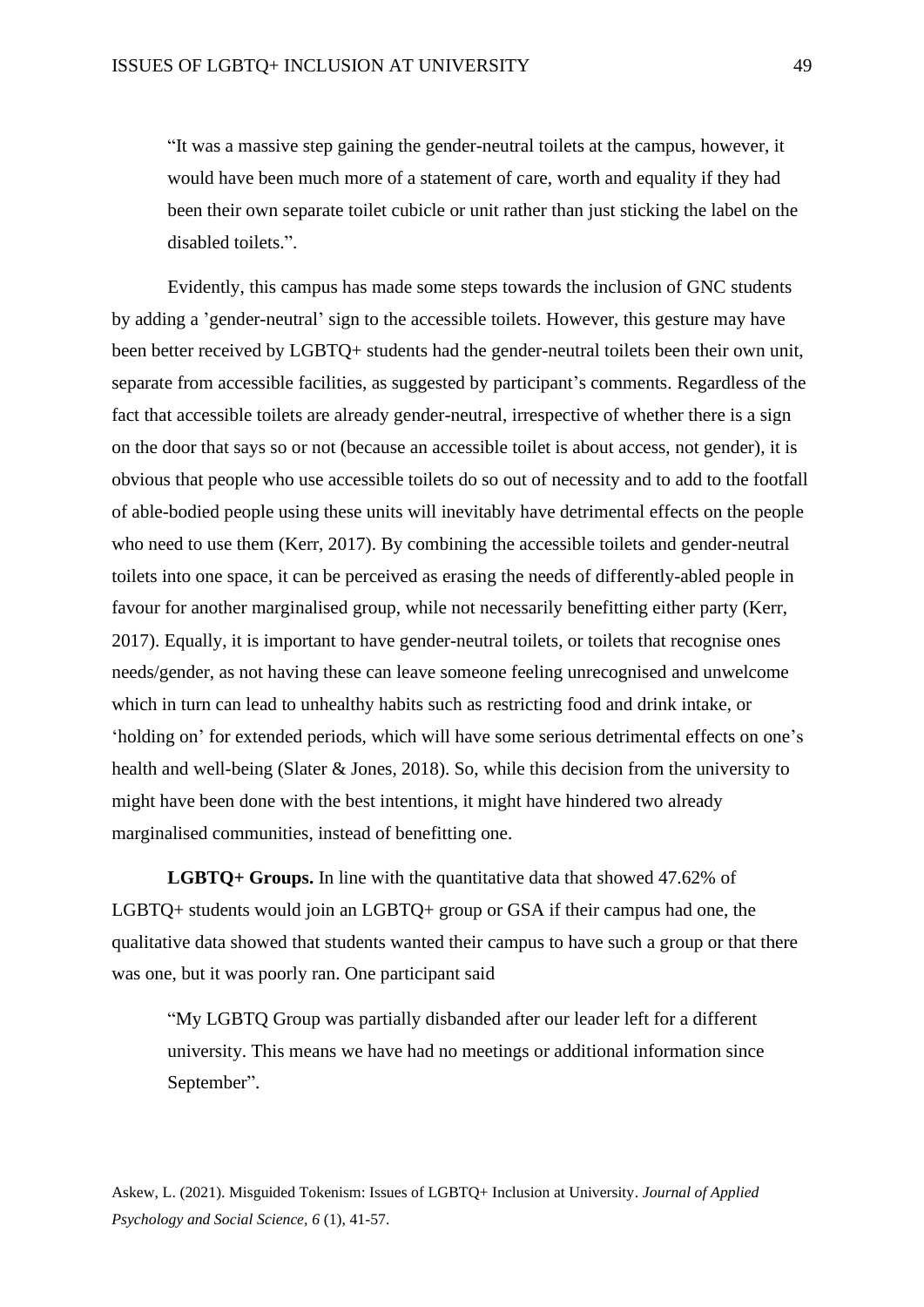To see that this university campus had attempted to establish an LGBTQ+ group is a positive glimpse at something that universities are doing for their LGBTQ+ students however it has possibly been poorly run and members of the group had not had any information from September to February (the time of completing the questionnaire) since their leader left. Goodenow et al. (2006) found that LGBTQ+ students in a school that runs a GSA reported fewer suicide attempts than students at schools without such a group. They also reported less dating violence, less threats of or actual violence at school, and were skipping school due to fear less than students attending a school without a GSA (Goodenow et al., 2006). This study shows the positive impact that having a GSA can have on not only the mental wellbeing of LGBTQ+ students but also that having a GSA makes LGBTQ+ students more likely to attend school and therefore they will gain a better education as opposed to a student who is skipping school (Reid, 2020).

# **Staff**

This next theme, Staff, encompasses two subthemes: Lecturers and Counsellor.

Lecturers. With the quantitative data showing that the average score given by participants for the inclusiveness of language used by lecturers being 7.75, it could be assumed that lecturers are being inclusive of LGBTQ+ students. Some of the participants reflected this sentiment that lecturers are inclusive in the qualitative data with participants stating that:

"I have lecture(r)s that are keen to learn more, and feel are happy to ask questions" d "I feel that my course (Psychology) is very inclusive of LGBTQ+, and the lecturers are very understanding".

This is in line with findings by Ellis (2009) who found that of all homophobic discrimination that happened on university premises, only 4.4% were perpetrated by lecturers, showing that the majority of lecturers are not being outwardly discriminatory towards LGBTQ+ students (Ellis, 2009). However, in quantitative aspect of the present study, many students noted downfalls in the treatment of LGBTQ+ students. One participant stated:

"I think that language used by lecturers need to be modernised as it may cause offence or exclusions to others"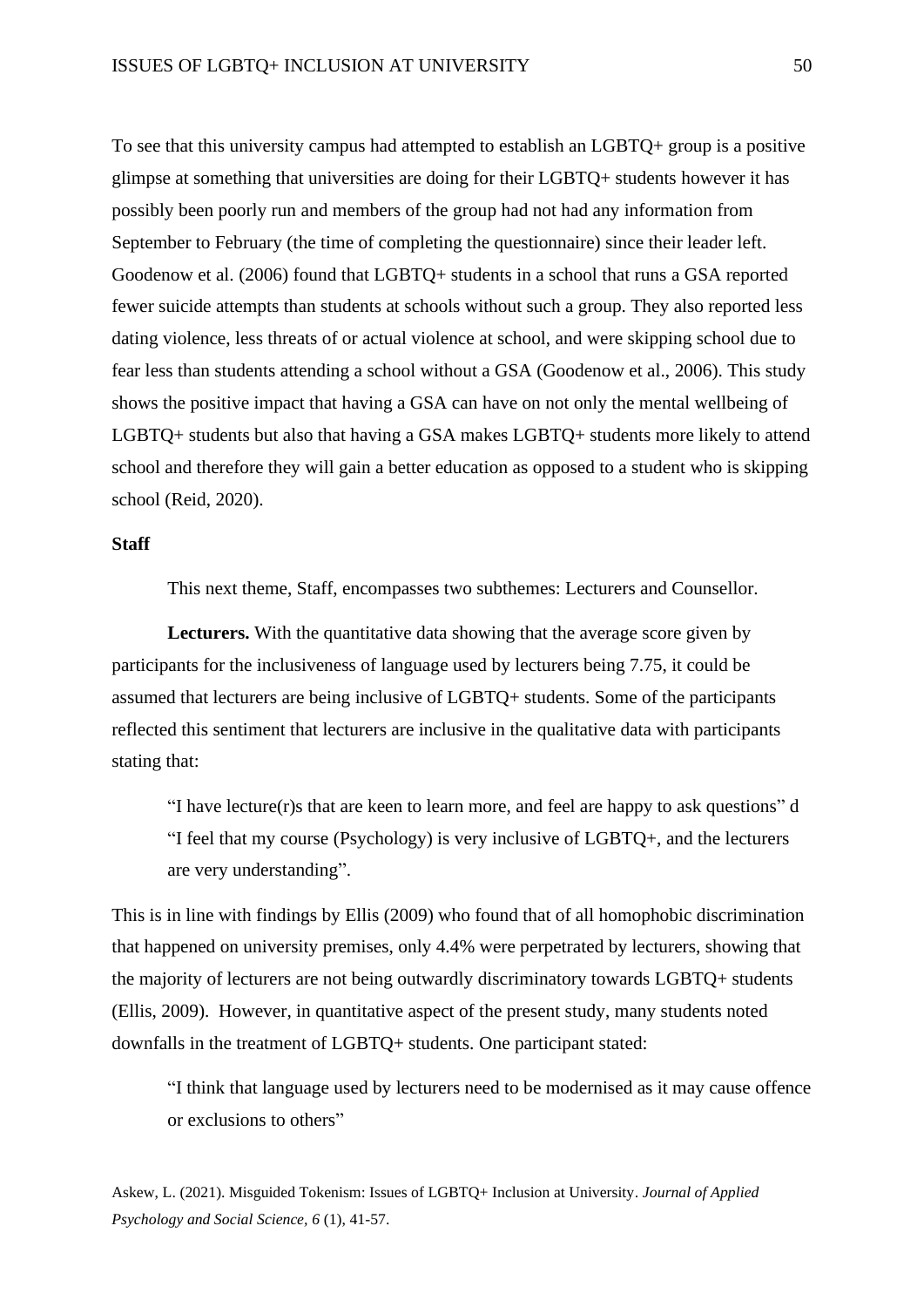While a second suggested that lecturers:

"include LGBTQ+ example in lectures".

Young people, particularly those who are experiencing issues related to their sexuality and/or gender identity, are continuously in search of acceptance and belonging. Experiencing inclusive language in the classroom can create an atmosphere of inclusion that allows students to know that they are seen, and they are able to be themselves openly (Weinberg, 2009). Aside from the use of hostile language, such as homophobic/transphobic appellations, there are also many ways in which language enforces heterosexism/cissexism for example, using 'woman' and 'man' when referring to a person's physiology (e.g., women's bodies) or simply addressing a room as 'ladies and gentlemen' (Zimman, 2017). Weinberg (2009) suggests giving educators a list of inclusive language and behavioural guidelines to aid their inclusion of LGBTQ+ students. It is also suggested that educators have training on genderinclusive language (Weingberg, 2009; Zimman, 2017). Gender neutral language, where gender is not an important piece of information in a sentence, is useful in avoiding the assumption of gender based on visual or auditory stereotypes. It is also useful to use genderneutral language to replace words that are usually gendered (e.g., using 'parent' instead of 'mother' or 'father'; Zimman, 2017). Another participant stated that:

"It's clear that staff have limited experience about transgender experiences and how they can help, but they are keen to learn".

If students are witnessing an eagerness to learn about transgender issues, then perhaps, universities should consider training their lecturers in the use of gender-neutral and gender inclusive language, to make all students feel comfortable and included.

**Counsellors.** University counsellors did not score well on the quantitative aspect of this study, with LGBTQ+ students scoring how comfortable they would feel discussing their feelings surrounding their sexuality or gender identity with a university counsellor an average of 5.32 out of 10. In the quantitative aspect of this study, one participant stated:

"I have accessed the universities mental health services which are difficult to access and very outdated in the strategies they use so I wouldn't recommend these to anyone".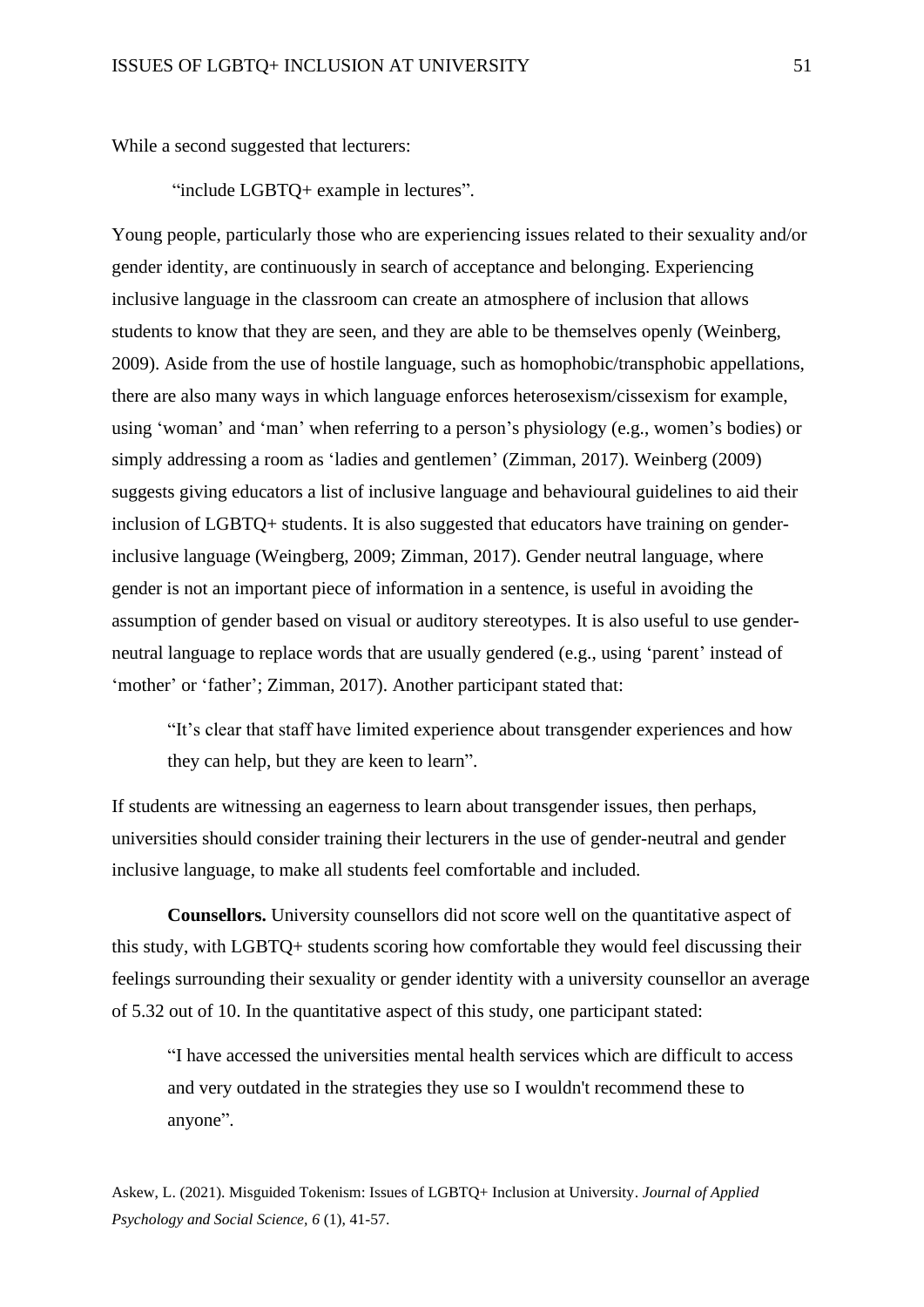It is clear from this strong statement that the experience of engaging with the university counsellor has been a negative one for this individual and perhaps that is something that has been experienced by a majority of students, so reflected in the poor scores given to the service. There were, however, no specifics given to the nature of LGBTQ+ issues with regard to counselling at university, apart from one comment which was given in answer to the question 'how might your university improve support services for LGBTQ+ students' which said:

"If people knew where to go/who they could speak to for LBGTGA counselling".

This shows that students are not always receiving information that they need about support that is available to them, specifically support for LGBTQ+ students. However, to take trend from the subtheme above, should university counsellors receive more training, they may be more appealing to students who need to discuss their feelings surrounding their sexuality or gender identity. In a UK study of school counsellors by Owen-Pugh and Baines (2014), participants reported feeling unprepared to work with LGBTQ+ students and the study recommended counsellor training with importance placed on inclusion and a need for trainees to be able to explore issues of sexuality and gender. In concurrence with this study, Riggs and Bartholomaeus (2015) found that, while school counsellors felt confident in working with transgender people, they felt that they lacked the clinical knowledge to help them professionally. They also agreed that ongoing training for school counsellors on the issues of the LGBTQ+ community should take place while outlining the role that school counsellors can have in reforming an institution wide approach to transgender issues. This study did, however, display an impact of gender and religious beliefs on the acceptance of transgender people, which should be considered when selecting a professional to work in supporting transgender students (Riggs & Bartholomaeus, 2015). These studies, together with the present findings, suggest a want from both counsellors and students for counsellors to receive training on LGBTQ+ issues in order to competently support LGBT+ students (Owen-Pugh & Baines, 2014; Riggs & Bartholomaeus, 2015).

## **Reflection and Future Research**

The current study, while effective and revealing, could have been improved by some simple changes. Firstly, the sample size was relatively small for the spread of the recruitment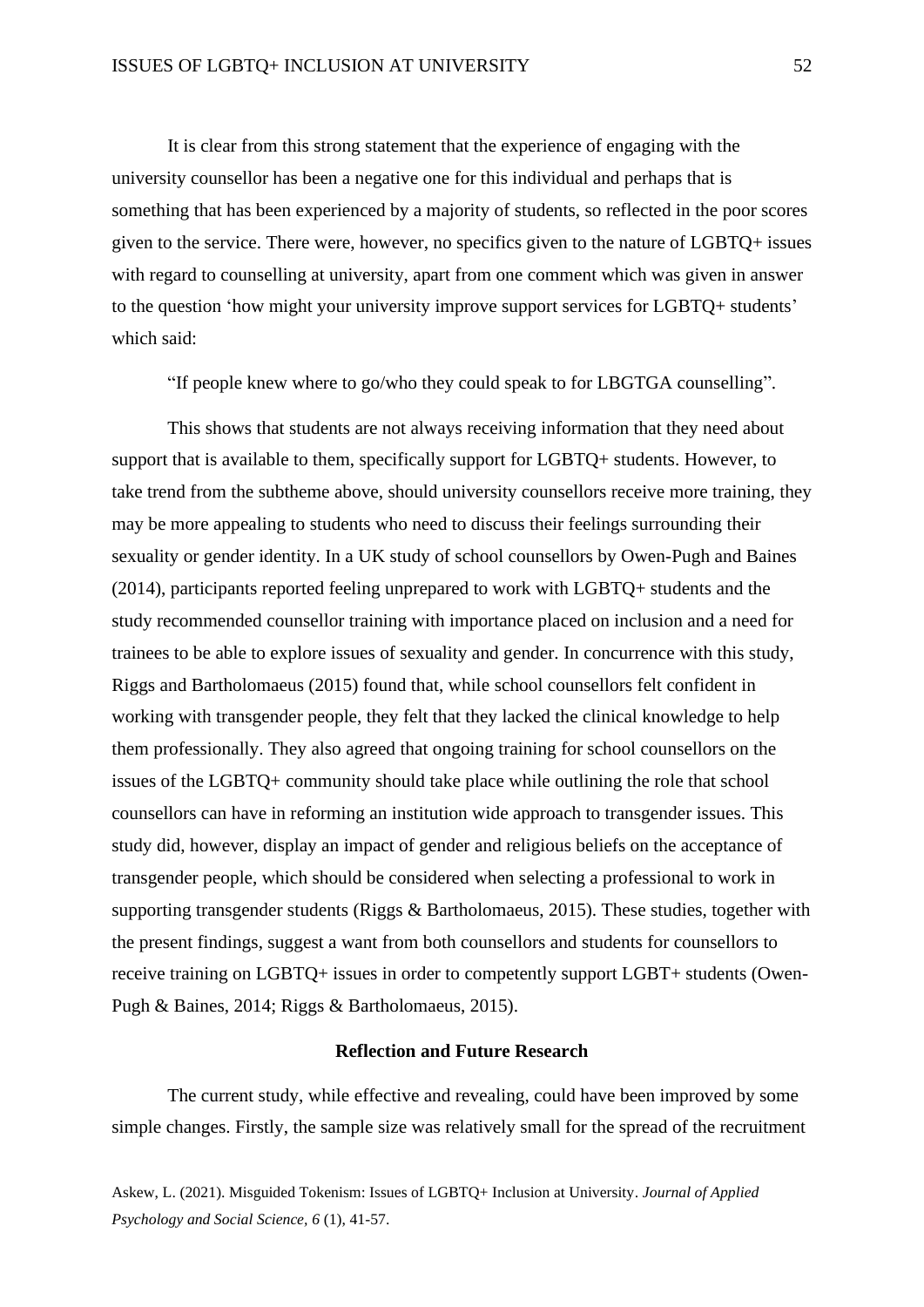and a bigger sample size would have given more generalisability to the results. In addition, had more LGBTQ+ students participated, then the data yielded could have been more inclusive of all sexualities and gender identities.

While this research showed the inclusion shown to LGBTQ+ students, it is not representative of all minorities and further research should be conducted to explore the student experiences of differently-abled students, single parent students, ethnic minority students, and return-to-education students. It is also noted that people who identify as LGBTQ+, may also be part of another minority group and so differentiating by these may have shown more unique experiences of marginalisation. This study also only captures the experiences of LGBTQ+ students and it would be beneficial to study inclusion from the perspective of LGBTQ+ staff. Finally, the current research was intended as a two-step study; with step one being the online questionnaire and step two being a deliberative inquiry, in which the findings from step one are presented to a panel of university and LGBTQ+ community stakeholders in order to devise an action plan for bettering the student experience for LGBTQ+ students. Unfortunately, due to the Covid-19 pandemic, the deliberative inquiry had to be cancelled. It is the intent of the researcher that the deliberative inquiry will still take place in a future project and that the data shown here can be used to make improvements to the universities involved, once such a gathering is allowed.

## **Conclusion**

In conclusion, the current study was conducted through a mixed methods design, online questionnaire. Participants, from four university campuses in the UK, completed the questionnaire, which sought to explore the contemporary experiences and perceptions of equality and inclusion for LGBTQ+ students in the UK. The results showed that students were left wanting more from many aspects of their university in way of inclusion and equality. Participants expressed positively that they felt safe at university, that harassment of LGBTQ+ students was rare with most participants saying they would feel comfortable reporting harassment of a peer to a member of staff. Participants also discussed how their lecturers were open to learning about LGBTQ+ issues. However, they did feel that language used in lectures could be more inclusive of LGBTQ+ people and LGBTQ+ examples could be given more in class.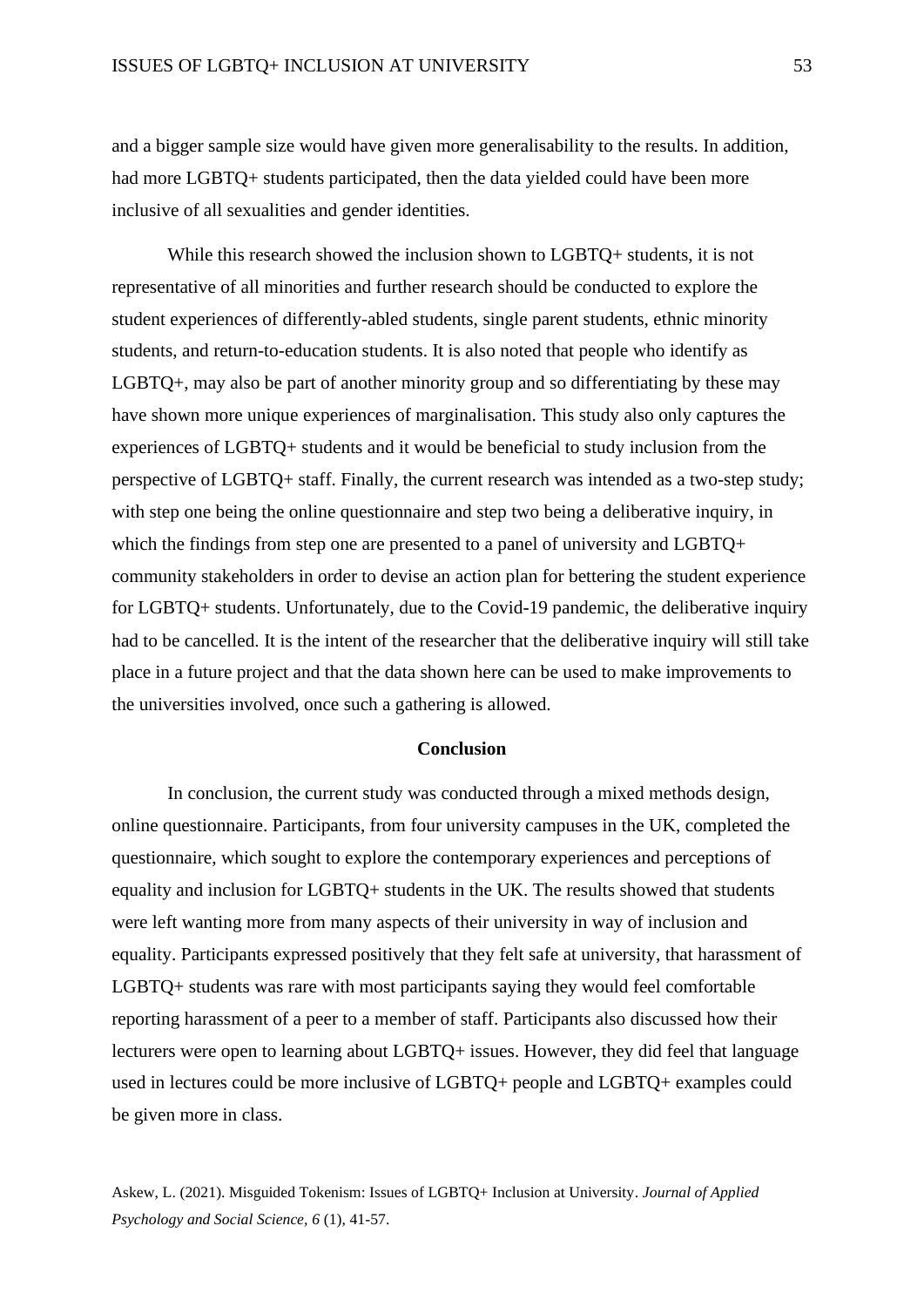In contrast, participants reported a need for improved counselling services for LGBTQ+ students, better staff awareness, and for gender-neutral facilities that are independent of accessible facilities. LGBTQ+ events and societies scored poorly, with most participants saying that they did not think that their campus celebrated important LGBTQ+ dates effectively and most participants reported having no GSA on their campus or having one that was poorly ran. The idea of "misguided tokenism" was a strong theme with participants reporting that little importance was placed upon LGBTQ+ events, services or issues. One resolve to this issue that was expressed repeatedly by participants, is by including LGBTQ+ students in decisions that affect them. LGBTQ+ students want to be included in event planning of LGBTQ+ days, or societies, or facilities that are intended to enhance their student experience.

Overall, it is clear that the universities involved are making improvements to the way in which LGBTQ+ students are treated and included however there are still issues at hand. Universities should be an inclusive place for all students and there are some improvements that need to be made before that happens.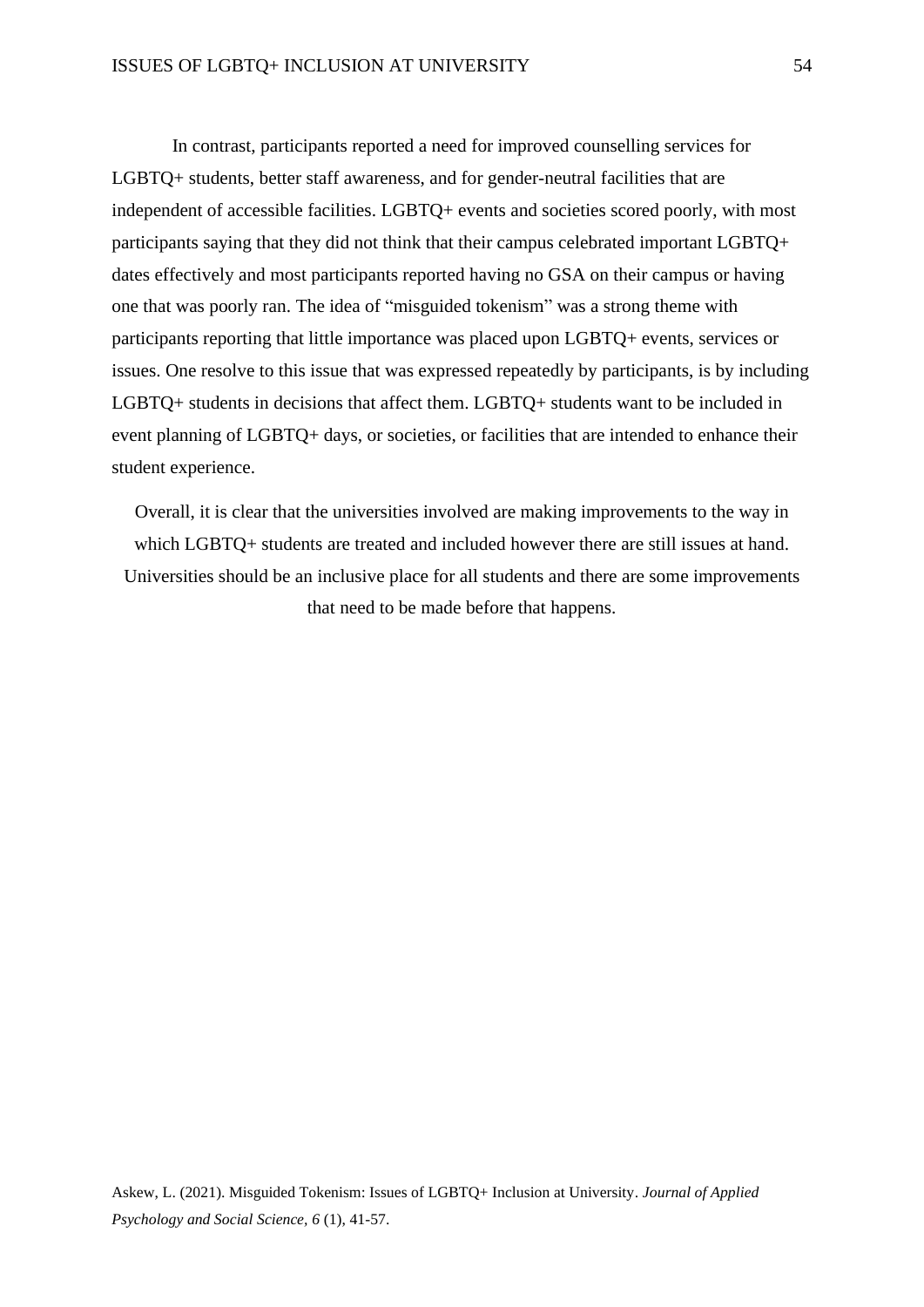## **References**

- Bachmann. C. L. & Gooch. R. (2017). LGBT In Britain: Hate Crime and Discrimination. Retrieved from:<https://www.stonewall.org.uk/resources/lgbt-britain-hate-crime-2017>
- Bastian, B., & Haslam, N. (2010). Excluded from humanity: The dehumanizing effects of social ostracism. *Journal of Experimental Social Psychology*, *46*(1), 107-113. doi: 10.1016/j.jesp.2009.06.022
- Bernstein, M. J., Sacco, D. F., Young, S. G., Hugenberg, K., & Cook, E. (2010). Being "in" with the in-crowd: The effects of social exclusion and inclusion are enhanced by the perceived essentialism of ingroups and outgroups. *Personality and Social Psychology Bulletin*, *36*(8), 999-1009. doi: 10.1177/0146167210376059
- Braun, V., Clark, V. & Hayfield, N. (2015). Thematic analysis. In J. A. Smith (Ed.), *Qualitative Research in Psychology* (pp. 222–248). California: Thousand Oaks
- Cornish, M. J. (2012). *The impact of internalised homophobia and coping strategies on psychological distress following the experience of sexual prejudice* (Doctoral dissertation).
- Ellis, S. J. (2009). Diversity and inclusivity at university: A survey of the experiences of lesbian, gay, bisexual and trans (LGBT) students in the UK. *Higher Education*, *57*(6), 723-739. doi: 10.1007/s10734-008-9172-y
- Goodenow, C., Szalacha, L., & Westheimer, K. (2006). School support groups, other school factors, and the safety of sexual minority adolescents. *Psychology in the Schools*, *43*(5), 573-589. doi: 10.1002/pits.20173
- Kelleher, C. (2009). Minority stress and health: Implications for lesbian, gay, bisexual, transgender, and questioning (LGBTQ) young people. *Counselling Psychology Quarterly*, *22*(4), 373-379. doi: 10.1080/09515070903334995
- Kelman, H. G. (1973). Violence without moral restraint: Reflections on the dehumanization of victims and victimizers. *Journal of Social Issues*, *29*(4), 25-61. doi: 10.1111/j.1540-4560.1973.tb00102.x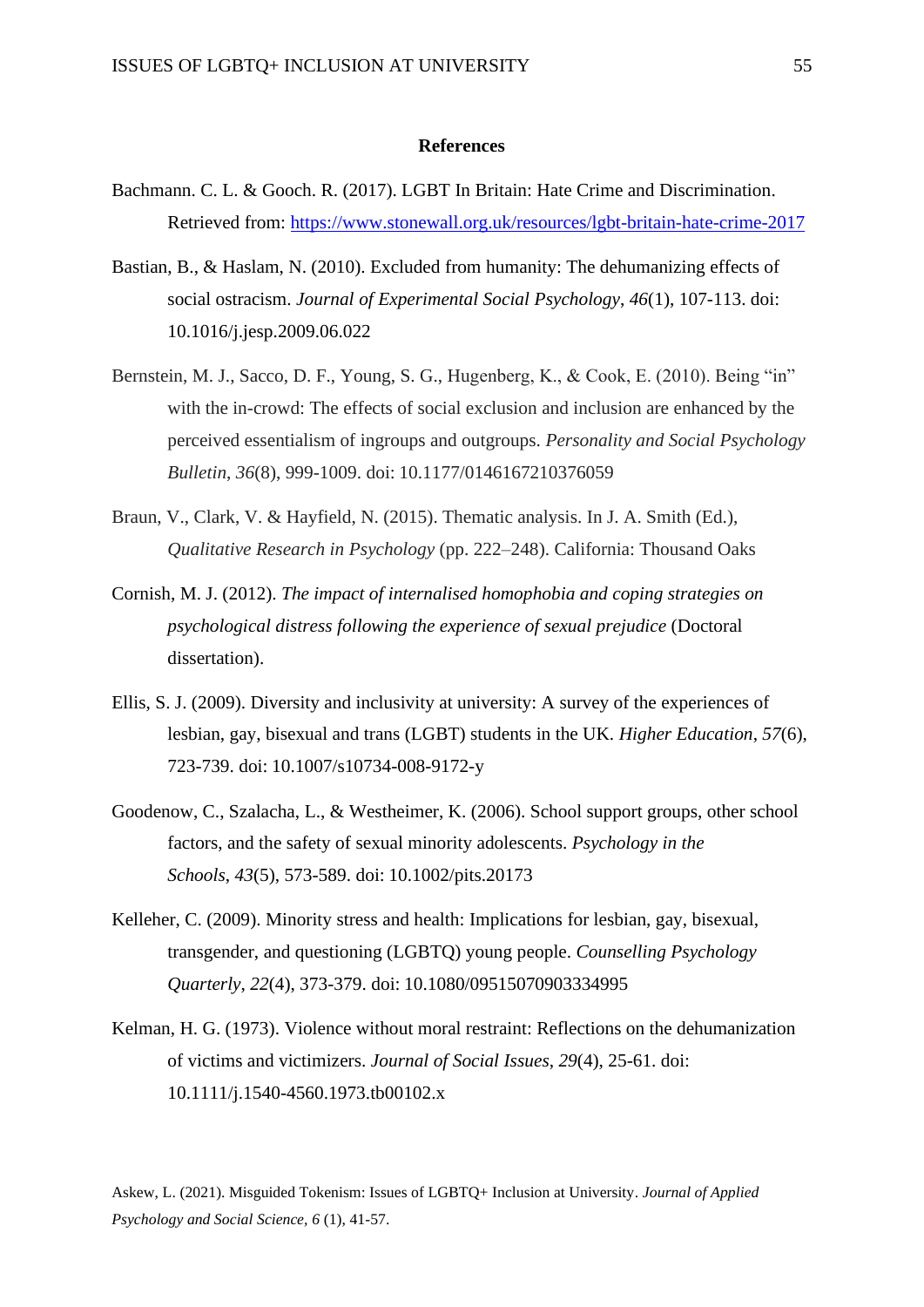- Kerr, E. (2017). Stop putting gender neutral labels on disabled bathrooms. Retrieved from <http://www.verbalremedy.co.uk/gender-neutral-bathrooms/>
- Mathieson, J., Popay, J., Enoch, E., Escorel, S., Hernandez, M., Johnston, H., & Rispel, L. (2008). Social Exclusion Meaning, measurement and experience and links to health inequalities. Retrieved from: [http://www.copasah.org/uploads/1/2/6/4/12642634/social\\_exclusion\\_meaning\\_measu](http://www.copasah.org/uploads/1/2/6/4/12642634/social_exclusion_meaning_measurement_and_experience_and_links_to_health_inequalities.pdf) rement and experience and links to health inequalities.pdf
- Munoz-Plaza, C., Quinn, S. C., & Rounds, K. A. (2002). Lesbian, gay, bisexual and transgender students: Perceived social support in the high school environment. *The High School Journal*, *85*(4), 52-63.
- Owen-Pugh, V., & Baines, L. (2014). Exploring the clinical experiences of novice counsellors working with LGBT clients: Implications for training. *Counselling and Psychotherapy Research*, *14*(1), 19-28. doi: 10.1080/14733145.2013.782055
- Reid, W. (2020). Letting young children skip school can have long-term consequences. Retrieved 8 May 2020, from [https://phys.org/news/2020-02-young-children-school](https://phys.org/news/2020-02-young-children-school-long-term-consequences.html)[long-term-consequences.html](https://phys.org/news/2020-02-young-children-school-long-term-consequences.html)
- Riggs, D. W., & Bartholomaeus, C. (2015). The role of school counsellors and psychologists in supporting transgender people. *The Educational and Developmental Psychologist*, *32*(2), 158-170. doi: 10.1017/edp.2015.19
- Slater, J. & Jones, C. (2018). Around the Toilet: A research project report about what makes a safe and accessible toilet space. Sheffield Hallam University: Sheffield, UK. Retireved from: [http://shura.shu.ac.uk/21258/1/Around%20the%20Toilet%20Report%20final%201.pd](http://shura.shu.ac.uk/21258/1/Around%20the%20Toilet%20Report%20final%201.pdf) [f](http://shura.shu.ac.uk/21258/1/Around%20the%20Toilet%20Report%20final%201.pdf)
- Sommer, K. L., & Baumeister, R. F. (2002). Self-evaluation, persistence, and performance following implicit rejection: The role of trait self-esteem. *Personality and Social Psychology Bulletin*, *28*(7), 926-938. doi: 10.1177/014616720202800706